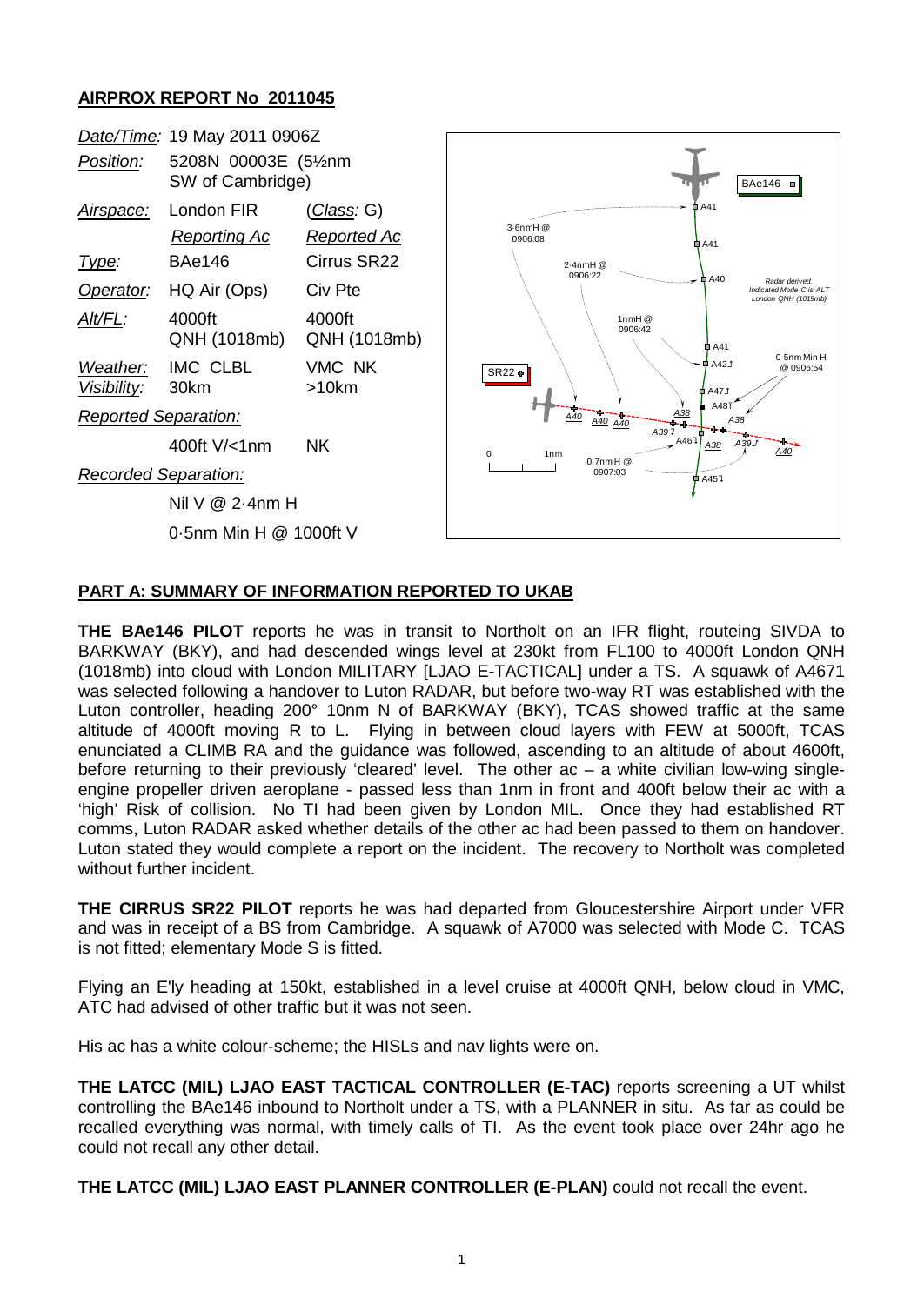**THE LUTON INTERMEDIATE RADAR CONTROLLER (RADAR)** reports that a radar hand-over was given by London MIL who were providing a TS to the BAe146 inbound to Northolt; it was agreed that it would be accepted at 4000ft London QNH. London MIL was asked if TI had been passed on 2 contacts ahead and he was told that it had. One of those contacts was tracking eastbound indicating 4000ft QNH. The BAe146 pilot called and declared that he had responded to a TCAS RA against the unknown ac and was now returning to 4000ft from 4600ft. There was traffic inbound to Luton tracking W to go through the Luton 'gate', but this traffic was still descending through 6500ft QNH and so unaffected.

The BAe146 pilot was later asked if London MIL had passed TI, he said that they had not but as they were IMC he had reacted to the RA. He also said that they got a late visual sighting of the ac through a gap in the cloud.

He opined that as TI had not been passed when providing a TS, coupled with the instruction to change frequency so close to an unknown ac, this seemed very dangerous. Especially as this could have led to a loss of separation with other Luton traffic. The pilot advised that he would be filing a report.

**ATSI** endorsed the report provided by NATS Ltd relating to the involvement of Luton RADAR in this Airprox, an abridged version of which is included below.

**NATS LTD** reports that the BAe146, had been operating outside CAS under the control of London MILITARY (LJAO E-TAC) and at 0858 was pre-noted to Luton RADAR for a 'Charlie' arrival inbound to Northolt. Luton RADAR was being operated by a trainee monitored by an instructor. At this time the BAe146 was outside the range at which Luton RADAR was operating so the controller asked for the ac to be handed over later, when it was within 30nm of Luton.

At 0904:21, the BAe146 was seen on radar to change from the LJAO East squawk to A4671 - the Luton RADAR squawk. Shortly afterwards, Luton RADAR answered a telephone call from LJAO but was interrupted by the RT. The telephone call continued at 0905:03 with LJAO E-PLAN offering a handover of the BAe146:

Luton RADAR: *"Roger, I've got the details...".*

LJAO E-PLAN: *"He's* [the BAe146] *currently Cambridge, North West, 7 miles, tracking south, squawking 4-6-7-1".*

Luton RADAR: *"Identified".*

LJAO E-PLAN: *"Descending Flight Level 4-0, traffic service".*

Luton RADAR: *"..OK have you called the traffic in his 1 o'clock and 10 o'clock?"*

The traffic visible to Luton RADAR at this time is shown on the radar snapshot below:

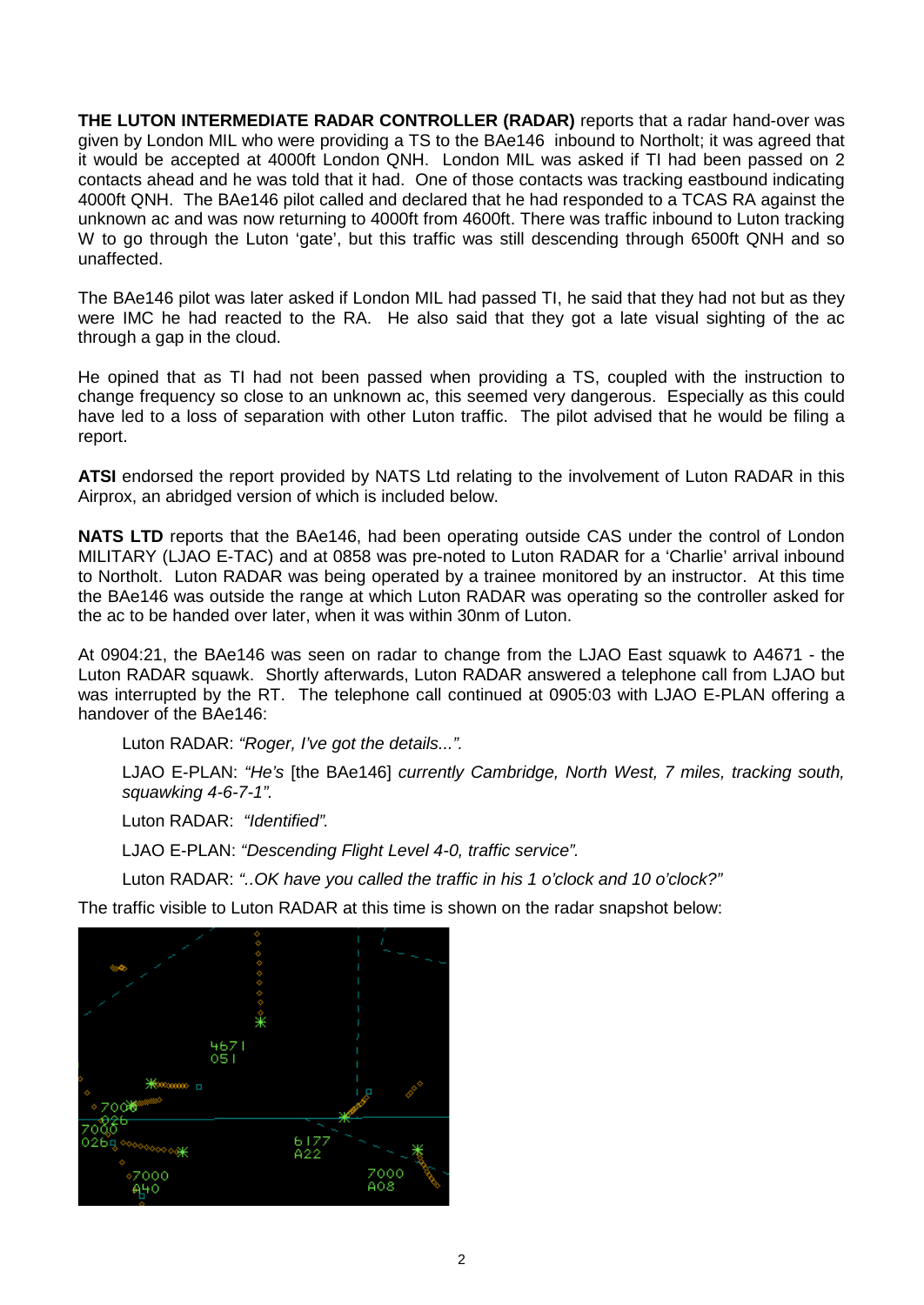LJAO E-PLAN: *"Affirm all traffic around that area called".* Luton RADAR: *"Roger OK traffic service, 1-2-9 decimal 5-5-0 Q-N-H 1-0-1-8".* LJAO E-PLAN: "*1-2-9 decimal 5-5-0 and QNH was what sorry"* Luton RADAR: *"1-0-1-8 millibars".*  LJAO E-PLAN: *"1-0-1-8 do you want him on that now?"*  Luton RADAR: *"yes please 4 thousand feet".*

LJAO E-PLAN: *"Roger 4 thousand feet 1-0-1-8."*

Luton RADAR: *"Thank you, co-ordinated".*

At 0906:08 while the Luton RADAR controller was speaking to Luton TOWER a high severity STCA warning was generated. This downgraded to a low severity warning at 0906:12 before almost immediately upgrading again to a high severity alert at 0906:18

The pilot of the BAe146 made his initial report on the frequency at 0907:04:

BAe146 pilot: "Luton [BAe146 C/S] *with you...just had a T..traffic R-A..4 thousand 5 hundred feet at this moment in time recovering to 4 thousand feet 1-0-1-8".*

Luton RADAR: *"From radar you appear to be clear of that traffic now and Q-N-H 1-0-1-8 millibars it's a traffic service."*

This was acknowledged by the pilot of the BAe146 before instructions for a 'Charlie' arrival for Northolt were passed and acknowledged.

At 0914:25, the Luton RADAR Instructor enquired, "[BAe146 C/S] *just out of interest, on your handover when you got transferred from the military, had they passed the traffic that you had the TCAS with?"* The pilot of the BAe146 replied, *"Negative…we'll file a report… (unintelligible),they offered 4 thousand feet and we were I-M-C although we did see the traffic in a gap in the cloud. It passed below us and we got within 600ft over the top."* The Luton RADAR Instructor acknowledged *"..roger I'll do the same because they said they were going to pass the traffic so I'll file as well."* The BAe146 pilot was then instructed to contact Northolt APPROACH.

From both the radar recording and the Airprox report from the BAe146 pilot, it is clear that having been handed over from London MILITARY, but before establishing contact with Luton RADAR, the BAe146 pilot had received and responded to a TCAS RA. Radar shows the maximum level reached by the BAe146 was 4800ft.

The decision of the BAe146 pilot to accept a TS whilst flying in IMC outside Controlled Airspace rather than a DS may have had an effect. CAP774 Chapter 3 para 3 states:

'Pilots should be aware that a Traffic Service might not be appropriate for flight in IMC when other services are available.'

**HQ 1GP BM SM** reports that this Airprox occurred approximately 10nm N of BKY between a BAe146 flying IFR in IMC and an SR22 operating VFR in VMC, in receipt of a BS from Cambridge. Although at the time of the Airprox the BAe146 was switching to Luton RADAR, the incident sequence starts whilst the ac was in receipt of a TS from LJAO E-TAC, 51 sec prior to the CPA.

On completion of an air test, the BAe146 began to route towards BKY via SIVDA descending to 4000ft London QNH and, at 0859:00, was pre-noted by E-TAC to Luton RADAR. E-TAC was under training with two other ac pre-noted to them but only the BAe146 was on frequency at the time of the occurrence.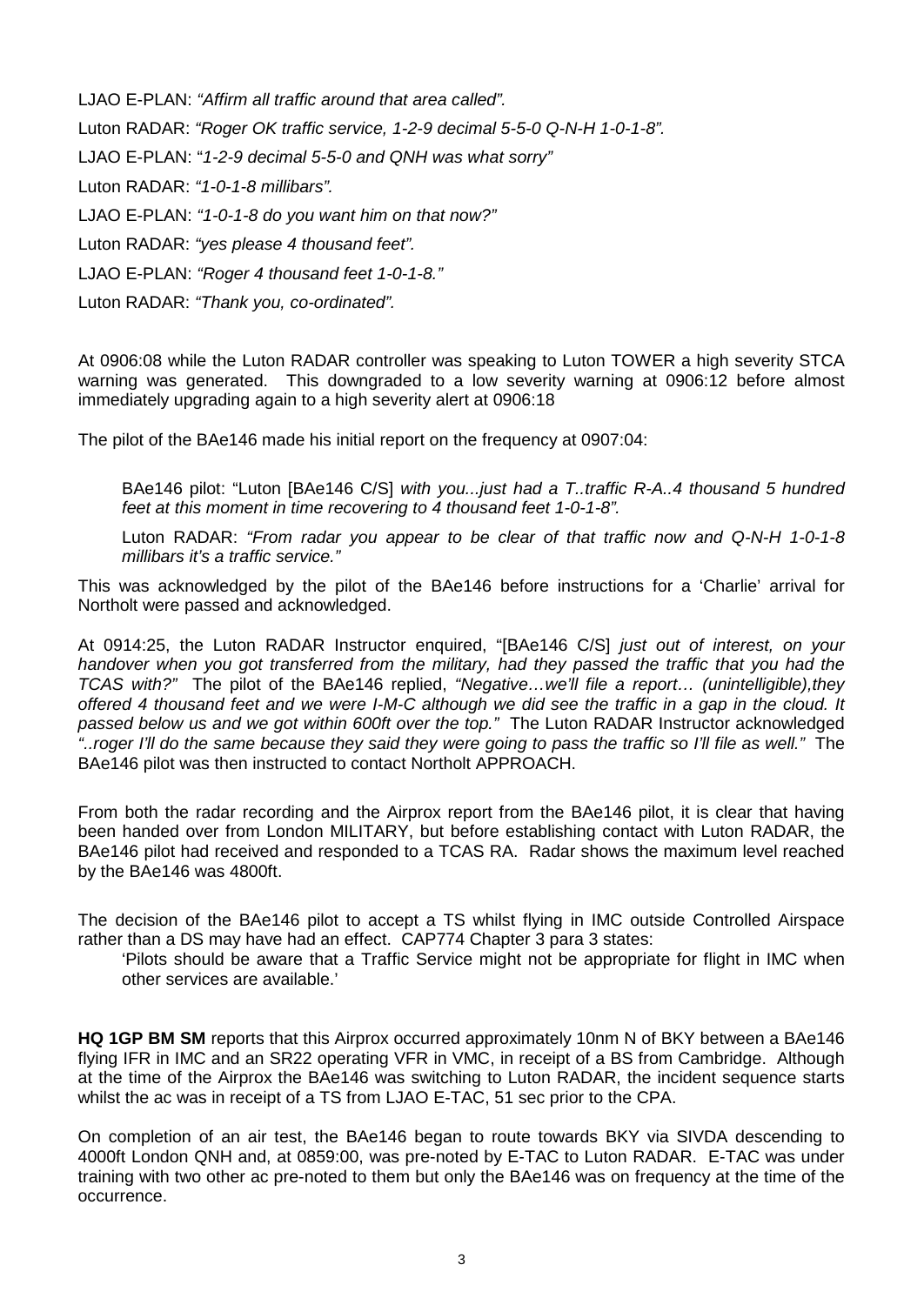At 0904:40, E-TAC passed TI to the BAe146 crew on an unrelated ac squawking A7000, calling, "*multiple contacts..right 1 o'clock..range of 5* [7.3nm] *and 6 miles* [8.7nm]*, indicating 3 thousand feet and below*." The BAe146 crew replied that they were, "*looking..those contacts on TCAS*." At this point the SR22 is 2nm S of the 2 unrelated ac.

At 0905:03, E-PLAN commenced a handover on the BAe146 to Luton APP during which, at 0905:10, E-TAC passed TI to the BAe146 on unrelated traffic descending into Luton.

All ac in receipt of an ATS from LJAO, LAC, TC or PC are depicted as "foreground tracks" with full data blocks, whilst other ac are displayed as "background tracks" with limited data blocks showing only the SSR Mode C. There is no colour or brightness change between foreground or background tracks on the LJAO surveillance displays. The Unit investigation states that the SR22's data block was obstructed from E-TAC's view by the data block of high-level GAT. Analysis of the radar replay demonstrates that 0905:10 is the latest point at which the data block from the high-level GAT ac could have obscured this view, taking into account the possible variations of label orientation on the E-TAC surveillance display.

As the handover between E-PLAN and Luton RADAR drew to a conclusion at 0905:18, Luton asked, "*have you… called the traffic in his 1 o'clock and 10 o'clock*?" E-PLAN replied, "*affirm, all traffic around that area has been called*." At that point the unrelated ac squawking A7000 on which TI had been passed were approximately in a 2 o'clock position. The SR22 is in the BAe146's 1 o'clock at 7.7 nm with 1300ft of vertical separation existing; a second ac inbound to Luton is in the BAe146's 10 o'clock position. At this point, TI had not been passed on either the SR22 or the second Luton inbound.

At 0905:30, E-TAC passed TI to the BAe146 on the second Luton inbound, with the handover of the BAe146 between the E-PLAN and Luton terminated at 0905:39. At this point, 6·7nm lateral and 1000ft of vertical separation exist between the SR22 and BAe146. At 0906:07, the BAe146 crew acknowledged E-TAC's instruction to contact Luton RADAR, at which point 3·6nm lateral and 100ft vertical separation exist.

At 0906:42, with lateral separation reducing to 1nm but vertical separation increasing from 400ft as the BAe146 climbed through 4200ft London QNH, the BAe146 pilot's response to the TCAS RA CLIMB can be seen. Minimum horizontal separation occurred at 0906:54 with 0·5nm lateral and 1000ft vertical separation established after the tracks had crossed.

[UKAB Note: The BAe146 contacted Luton RADAR at 0907:04; however, this occurred after the SR22 had crossed ahead of the BAe146 and after the CPA.]

There are two causal/contributory aspects to this Airprox: those of the provision of an ATS and the BAe146 pilot's decision to fly in IMC in receipt of a TS, through airspace that the Unit acknowledges as being "congested." This report will assess the former.

LATCC (Mil)'s investigation identified that E-TAC's view of the SR22's SSR data block was obstructed by the data block of an overflying GAT ac. Furthermore, the range scale used on the surveillance display will have reduced the "on-screen" angular difference between the SR22 and the unrelated SSR 3A 7000 traffic, on which the BAe146 was passed TI, to the point that the ability of E-TAC to differentiate the traffic was compromised. However, analysis of the radar replay suggests that E-TAC would have had an un-obstructed view of the SR22's data label from 0905:10, some 54 sec before E-TAC transferred control of the BAe146 to Luton. Given the proximity of the SR22 at 0904:40 to the un-related ac squawking A7000 on which E-TAC passed TI, it is possible that E-TAC sub-consciously later discounted the SR22 as a conflict, believing that they had passed TI on it. This perception may have been reinforced by the statement from the BAe146 crew that they could see those contacts on TCAS. This hypothesis is given weight by the absence of TI on the SR22 to the BAe146 from 0904:40, despite the fact that the confliction is evident. Although only 24-hours had elapsed between the incident and completion of their DFSOR, E-TAC was unable to recall any detail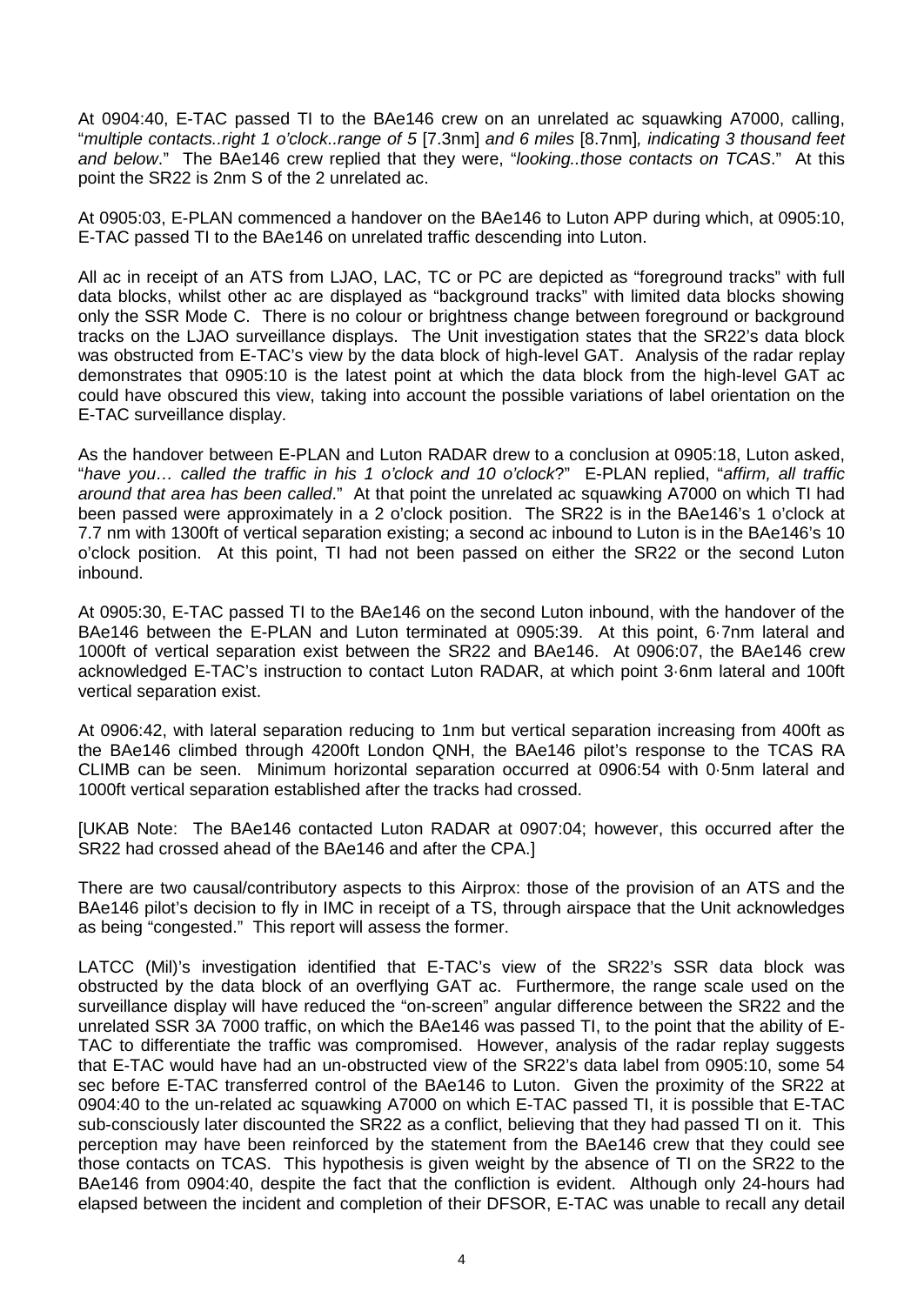of the occurrence. Consequently, whilst we can draw the conclusion that from E-TAC's perspective nothing untoward occurred, we are unable to prove conclusively that E-TAC believed that they had passed TI on the SR22. However, as E-TAC was manned by a trainee and instructor, the fact that the cognitive error was not picked up by the instructor suggests either that the instructor also suffered the same error or that their ability to monitor the trainee was impaired - no information was available to determine which of these hypotheses is correct.

Another aspect that requires assessment is the radar handover conducted between the E-PLAN and Luton RADAR. The phraseology used by Luton at 0905:18 when asking whether TI had been passed is ambiguous, in that it does not specifically identify to which traffic he is referring. However, it is reasonable to argue that it did contain enough information for E-PLAN to have been able to deduce which ac Luton were referring to. Based upon the available evidence, it seems reasonable to argue that the E-PLAN, having heard E-TAC pass TI to the BAe146 crew, assumed that all the relevant traffic had been called.

Given the absence of TI from E-TAC on the SR22, the remaining ATM related safety barrier was penetrated when the E-PLAN assumed that E-TAC had passed all relevant TI. Following this, the remaining safety barriers were 'see and avoid' - that had been prejudiced by flight in IMC – and TCAS, which subsequently enabled the BAe146 pilot to resolve the confliction.

This Airprox represents a confliction in Class G airspace that was resolved by the pilot of the BAe146 [responding to the TCAS RA]. The lack of TI from E-TAC to the BAe146 crew about the SR22, compounded by the assumption by the E-PLAN that all relevant TI had been passed, should be considered as contributory factors.

**HQ AIR (OPS)** comments that whilst the SR22 contact was not specifically called, the TI passed advised of multiple traffic within a few miles of it. The TI contained no information regarding the direction of travel or speed of the contacts so it is unclear why further detail or updates were not requested. This would have been required for the crew to reliably discharge their responsibility to avoid a collision. In the event, reliance was placed on following TCAS warnings to prevent a collision rather than:

a) gaining visual contact and self-separating (not possible IMC).

b) taking positive separation in azimuth or altitude based on a mental air picture formed from TI (not possible without detailed TI and continued updates).

c) requesting a Deconfliction Service to allow ATC to provide separation based on their air picture.

By being in receipt of a radar service, the crew had complied with guidance in MRP RA 2307, para 26, although this is worded as a directive. The advice in CAP 774 is valid but it is not clear whether the BAe146 crew considered the use of a DS. Such advice, and greater guidance on actions required to safely operate in IMC under a TS could usefully be included in the MRP.

HQ Air will use this and other Airprox examples to highlight the reasoning behind the CAP774 advice to adopt a DS in IMC where possible, to highlight the difficulties of collision avoidance based solely on TI, and particularly to highlight the limited responsibilities of ATC when providing TI.

## **PART B: SUMMARY OF THE BOARD'S DISCUSSIONS**

Information available included reports from the pilots of both ac, transcripts of the LATCC (Mil) and Luton RADAR RT frequencies, radar video recordings, reports from the three air traffic controllers involved and reports from the appropriate ATC and operating authorities.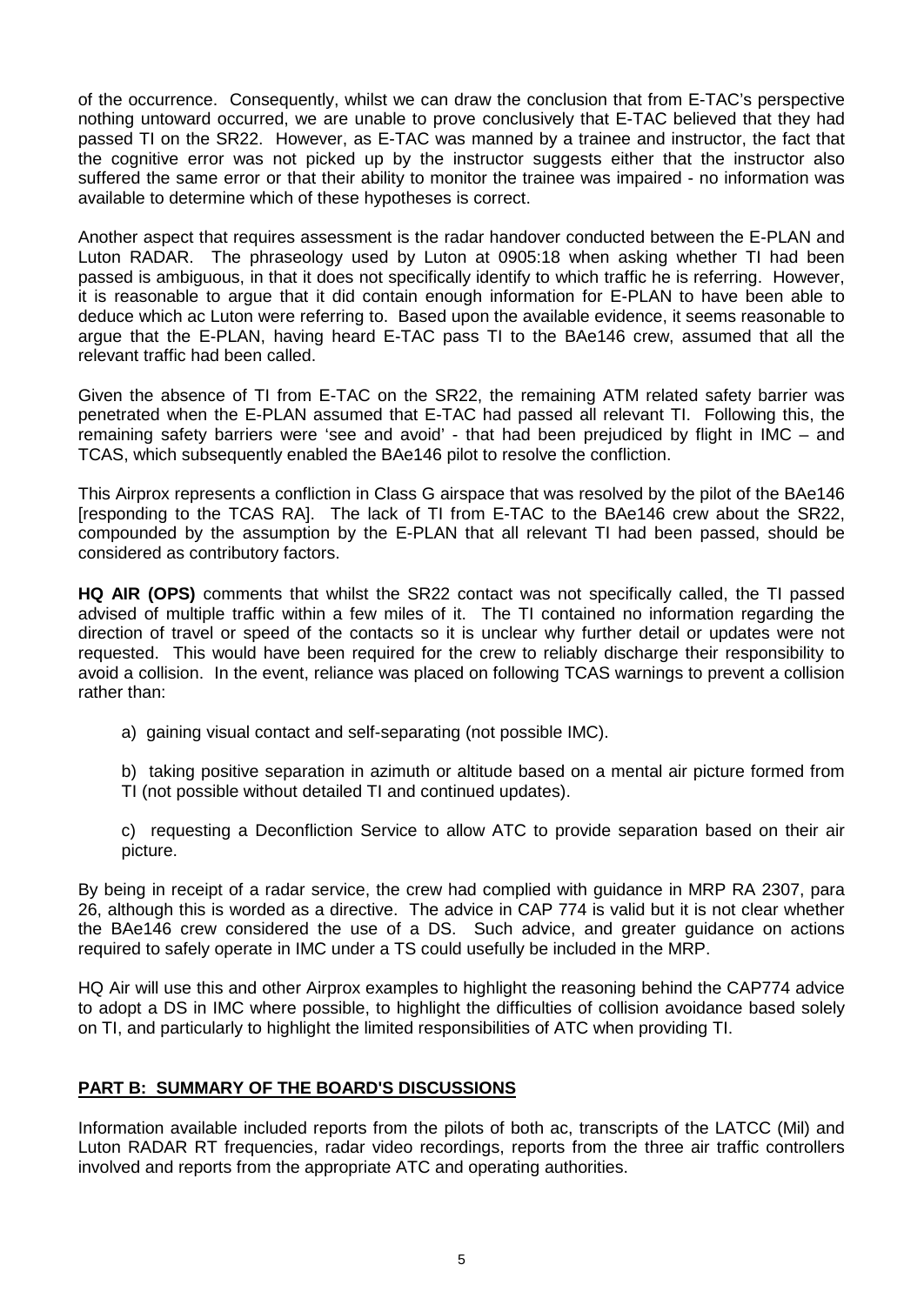It seemed to the Members that the cloud base in the vicinity of this Airprox was somewhat patchy, but evidently close to 4000ft, as the reporting BAe146 pilot flying IFR reports being in cloud at this altitude, whereas he subsequently saw the SR22, whose pilot was operating below cloud under VFR. Although the BAe146 was not seen by the SR22 pilot, the radar recording illustrated a slight descent by the SR22 as the tracks crossed, which suggested to some that the pilot might have descended slightly to maintain VMC. Whilst coincidentally this had increased the vertical separation at a critical point, a GA pilot Member observed that it was always preferable to maintain good clearance below the cloud base so that traffic descending through cloud might be detected in good time, especially when flying relatively fast aeroplanes such as the SR22.

It was explained that the BAe146 pilot's Unit invariably attempts to route via CAS whenever possible and the Command had highlighted the advantages of a DS to assist crews in discharging their responsibilities to avoid other ac when flying IMC in Class G airspace. However, controller Members who regularly control traffic in this environment explained that, given the intensity of traffic operating in the 'Open FIR' beneath the London TMA, it can be difficult to achieve the specified deconfliction minima when threading ac through areas of high density traffic. Nevertheless, crews should still ask for a DS where appropriate. The HQ 1 Gp BM SM Advisor added that reductions of service specifically cater for situations where a controller, in endeavouring to provide the best radar service possible in a high intensity situation, is unable to achieve the desired minima against every observed contact. The CAA Standards and Policy Advisor stressed that avoiding action instructions issued under a DS by controllers are provided as 'advice', aimed at achieving specified deconfliction minima; this 'advice' can be accepted or not as the case may be.

Whilst the general consensus was that a DS might have been more appropriate here for an airliner operating in Class G airspace, the BAe146 crew had requested and was in receipt of a TS with LJAO E-TAC with the reasonable expectation of having conflicting traffic in the vicinity pointed out to them. Although the BAe146 crew had not been appraised specifically about the presence of the SR22 within the TI provided earlier, they had been told about, "*multiple contacts..indicating 3 thousand feet and below*". Notwithstanding the Command's view that the BAe146 crew could have asked for further detail or updates, given E-TAC's descent instruction to 4000ft QNH, thereby providing 1000ft above the traffic reported at 3000ft and below, the BAe146 crew might well have been content to track the ac reported by E-TAC on TCAS, unaware of the SR22 themselves at that stage. Evidently E-TAC had not specifically identified the threat of the SR22 that was plainly indicating level flight at 4000ft QNH before the BAe146 was switched to Luton RADAR. Controller Members focused on the prompt given by Luton RADAR to E-PLAN during the handover; the military Area controller Member perceived there was an unfounded assumption on the part of E-PLAN that the SR22 had been called within the TI about the multiple contacts. Members accepted that the terminology used by Luton RADAR, who had done their best to point out the conflicting traffic, should have readily identified the SR22 at the same altitude as the BAe146 to E-PLAN, who should have taken stock of what had and had not been called, so it was unfortunate that the latter did not react more positively or ask E-TAC to simply call it in, which did not occur. Consequently, specific TI had not been given to the BAe146 crew about the SR22 before E-TAC switched the flight to Luton RADAR. The Board agreed that the absence of specific TI from E-TAC about the SR22 was part of the Cause of this conflict in Class G airspace.

The BAe146 crew switched frequency at the critical moment, just as STCA activated, thus they were denied any further input from ATC until TCAS alerted them to the presence of the SR22 and prompted them to take their own avoiding action by responding to the CLIMB RA. This enabled them to resolve the conflict and achieve 900ft of vertical separation above the SR22 during the manoeuvre as the latter crossed ahead and drew to port which, assisted by the slight descent of the SR22, increased to 1000ft at the closest point. Moreover, it was clear from the Luton RADAR RT transcript that the BAe146 crew had managed to spot the SR22 through a gap in the cloud during the occurrence. After weighing all these factors carefully the Cause of this Airprox was unanimously agreed by the Members to be, in the absence of specific TI, a conflict in Class G airspace resolved by the BAe 146 crew using TCAS; the crew's prompt response to the TCAS RA, coupled with the visual sighting, effectively removed any Risk of a collision.